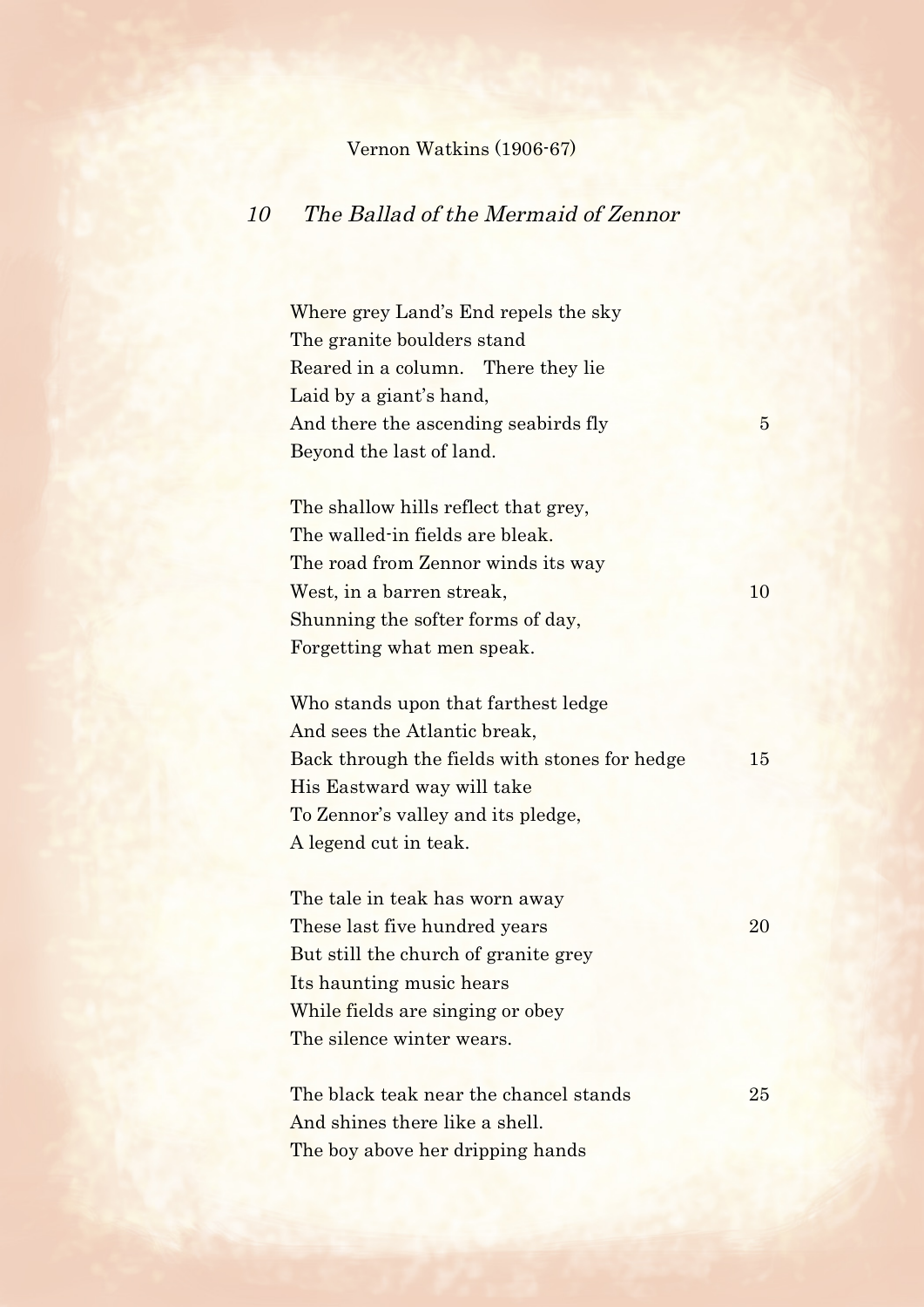| Had sung too well, too well.<br>The mermaid dragged him to her sands<br>And bound him with her spell. | 30 |
|-------------------------------------------------------------------------------------------------------|----|
| HE: 'Why break, why break, unending waves?                                                            |    |
| O take me, lead me home!                                                                              |    |
| The stones I long for are your naves                                                                  |    |
| Where Cornish folk would come,                                                                        |    |
| But here black wood, in secret caves                                                                  | 35 |
| The darkness of the foam!'                                                                            |    |
| SHE: 'Come down, come down from that high chair,                                                      |    |
| That hook with hassock hung;                                                                          |    |
| Climb from the sailors' swinging stair,                                                               |    |
| Leap from the bottom rung.                                                                            | 40 |
| Now throw your life into my care                                                                      |    |
| And be forever young.                                                                                 |    |
| For you and I as one must be,                                                                         |    |
| A mermaid and a boy,                                                                                  |    |
| Joined in the always moving sea                                                                       | 45 |
| Where dolphins leap for joy.                                                                          |    |
| Forget the stones, the starry tree;                                                                   |    |
| The thought of graves put by.                                                                         |    |
| This music hovered round your soul                                                                    |    |
| Before you first drew breath,                                                                         | 50 |
| And those its caul has covered whole                                                                  |    |
| Shall never come to death,                                                                            |    |
| Long though the murderous seawaves roll                                                               |    |
| With many and many a wreath.'                                                                         |    |
| A thousand tides, a thousand tides,                                                                   | 55 |
| And bridals on the hill.                                                                              |    |
| The sunken ships with broken sides                                                                    |    |
| Lean over and are still.                                                                              |    |
| A granite church the seaweed hides;                                                                   |    |
|                                                                                                       |    |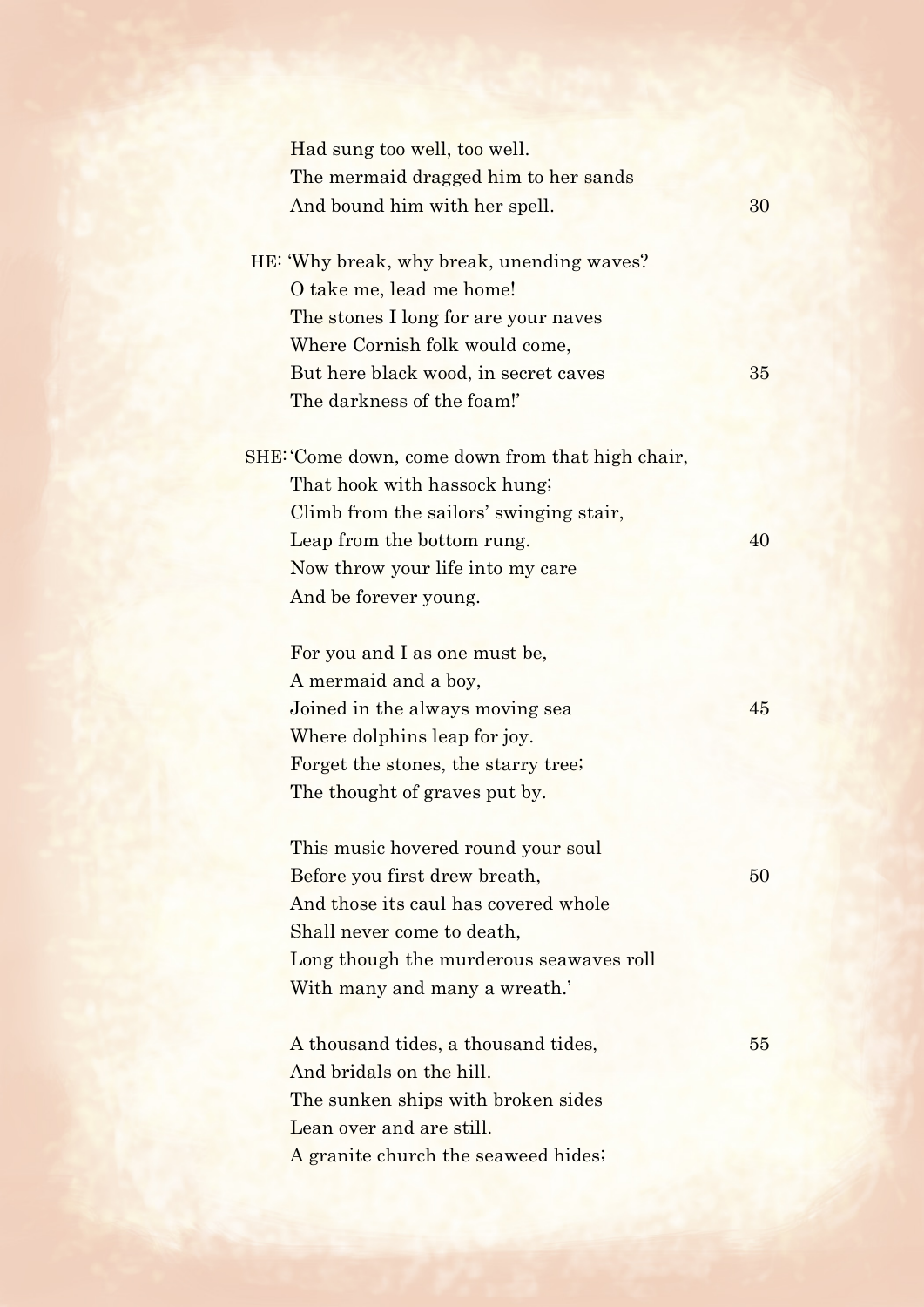| Its aisles the fishes fill.                                                                                                                                                                                          | 60 |
|----------------------------------------------------------------------------------------------------------------------------------------------------------------------------------------------------------------------|----|
| HE: 'Why break, why break, unending waves?<br>O take me, take me home!<br>Down to your stones, along your naves<br>The worshippers have come.<br>But mine the night, the secret caves,<br>The darkness of the foam!' | 65 |
| SHE: Bend down, bend down, and hear my wood:<br>None was more sweetly strung.<br>The tenor boy who fell was good.<br>I heard his golden tongue.                                                                      | 70 |
| He raised my spirit from the flood<br>And on his voice I hung.                                                                                                                                                       |    |
| His music pierced my heart, and then<br>I called him from the sea.<br>He left the church, he left the men,<br>He stood upon the quay.<br>The long rope ladder held him then,<br>And then the rope went free.'        | 75 |
| But was it he who heard her sing<br>Or did she first hear him?<br>Black as bright teak the cormorants fling<br>Up from the waves they skim<br>The silver fish, and mussels cling<br>And close above the hymn.        | 80 |
| The mermaid knows what no man knows,<br>The secrets of a shell,<br>The pearl on fire, the breaking rose,<br>The murmuring, foundered bell<br>Whose sound through singing chambers goes                               | 85 |
| Crossed by the tingling swell.                                                                                                                                                                                       | 90 |